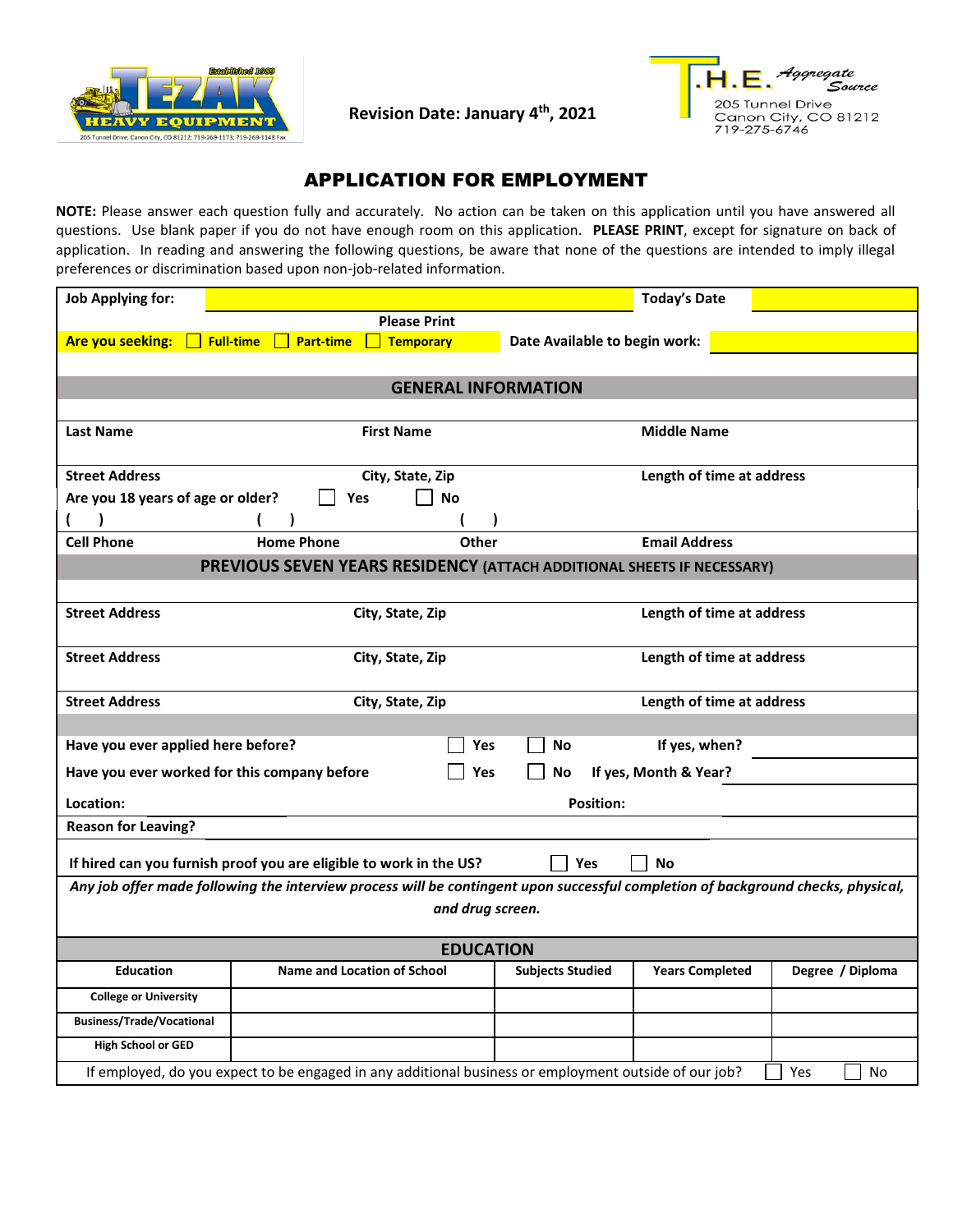|                                                                                                          | <b>SPECIAL SKILLS</b>                                                                                                                                                                                                           |                                                      |  |  |
|----------------------------------------------------------------------------------------------------------|---------------------------------------------------------------------------------------------------------------------------------------------------------------------------------------------------------------------------------|------------------------------------------------------|--|--|
| List any additional training or information you feel is important to the job for which you are applying? |                                                                                                                                                                                                                                 |                                                      |  |  |
|                                                                                                          |                                                                                                                                                                                                                                 |                                                      |  |  |
|                                                                                                          | <b>Class of License:</b><br><b>State licensed In:</b><br>Do you have a valid driver's license?                                                                                                                                  |                                                      |  |  |
|                                                                                                          | Have you had your driver's license suspended or revoked in the last 3 years?<br>If yes, please give details:                                                                                                                    | <b>Yes</b><br><b>No</b>                              |  |  |
|                                                                                                          | List professional, trade, business, or civic activities and offices held. (Exclude labor organizations and memberships that reveal                                                                                              |                                                      |  |  |
|                                                                                                          | Race, color, religion, national origin, sex, age, disability or other protected status.)                                                                                                                                        |                                                      |  |  |
|                                                                                                          |                                                                                                                                                                                                                                 |                                                      |  |  |
|                                                                                                          |                                                                                                                                                                                                                                 |                                                      |  |  |
|                                                                                                          | <b>WORK HISTORY</b>                                                                                                                                                                                                             |                                                      |  |  |
|                                                                                                          | List name of employers in consecutive order with the most recent or last employer listed first. Account for all periods of time including military service. If self-<br>employed, give firm name and supply business reference. |                                                      |  |  |
|                                                                                                          | Note: A job offer may be contingent upon acceptable references from current and former employers                                                                                                                                |                                                      |  |  |
| 1.                                                                                                       |                                                                                                                                                                                                                                 | Phone                                                |  |  |
|                                                                                                          | <b>Current Employer</b>                                                                                                                                                                                                         | Please do not contact current employer               |  |  |
|                                                                                                          |                                                                                                                                                                                                                                 | Employed from: Provide month and year                |  |  |
|                                                                                                          | <b>Address</b>                                                                                                                                                                                                                  | From:<br>To:                                         |  |  |
|                                                                                                          | <b>Job Title</b>                                                                                                                                                                                                                | Duties:                                              |  |  |
|                                                                                                          | <b>Name of Supervisor</b>                                                                                                                                                                                                       |                                                      |  |  |
|                                                                                                          | <b>Reason for leaving</b>                                                                                                                                                                                                       |                                                      |  |  |
| $\overline{2}$                                                                                           |                                                                                                                                                                                                                                 |                                                      |  |  |
|                                                                                                          | <b>Previous Employer</b>                                                                                                                                                                                                        | Phone                                                |  |  |
|                                                                                                          |                                                                                                                                                                                                                                 | Employed from: Provide month and year                |  |  |
|                                                                                                          | <b>Address</b>                                                                                                                                                                                                                  | From<br>To:                                          |  |  |
|                                                                                                          | <b>Job Title</b>                                                                                                                                                                                                                | <b>Duties:</b>                                       |  |  |
|                                                                                                          | <b>Name of Supervisor</b>                                                                                                                                                                                                       |                                                      |  |  |
|                                                                                                          | <b>Reason for leaving</b>                                                                                                                                                                                                       |                                                      |  |  |
| 3                                                                                                        |                                                                                                                                                                                                                                 | Phone                                                |  |  |
|                                                                                                          | <b>Previous Employer</b>                                                                                                                                                                                                        |                                                      |  |  |
|                                                                                                          | <b>Address</b>                                                                                                                                                                                                                  | Employed from: Provide month and year<br>From<br>To: |  |  |
|                                                                                                          |                                                                                                                                                                                                                                 |                                                      |  |  |
|                                                                                                          | <b>Name of Supervisor</b>                                                                                                                                                                                                       | Duties:                                              |  |  |
|                                                                                                          | <b>Job Title</b>                                                                                                                                                                                                                |                                                      |  |  |
|                                                                                                          | <b>Reason for leaving</b>                                                                                                                                                                                                       |                                                      |  |  |
| 4                                                                                                        |                                                                                                                                                                                                                                 | Phone                                                |  |  |
|                                                                                                          | <b>Previous Employer</b>                                                                                                                                                                                                        |                                                      |  |  |
|                                                                                                          |                                                                                                                                                                                                                                 | <b>Employed from (Provide month and year)</b>        |  |  |
|                                                                                                          | <b>Address</b>                                                                                                                                                                                                                  | From<br>To:                                          |  |  |
|                                                                                                          | <b>Name of Supervisor</b>                                                                                                                                                                                                       | Duties:                                              |  |  |
|                                                                                                          | <b>Job Title</b>                                                                                                                                                                                                                |                                                      |  |  |
|                                                                                                          | <b>Reason for leaving</b>                                                                                                                                                                                                       |                                                      |  |  |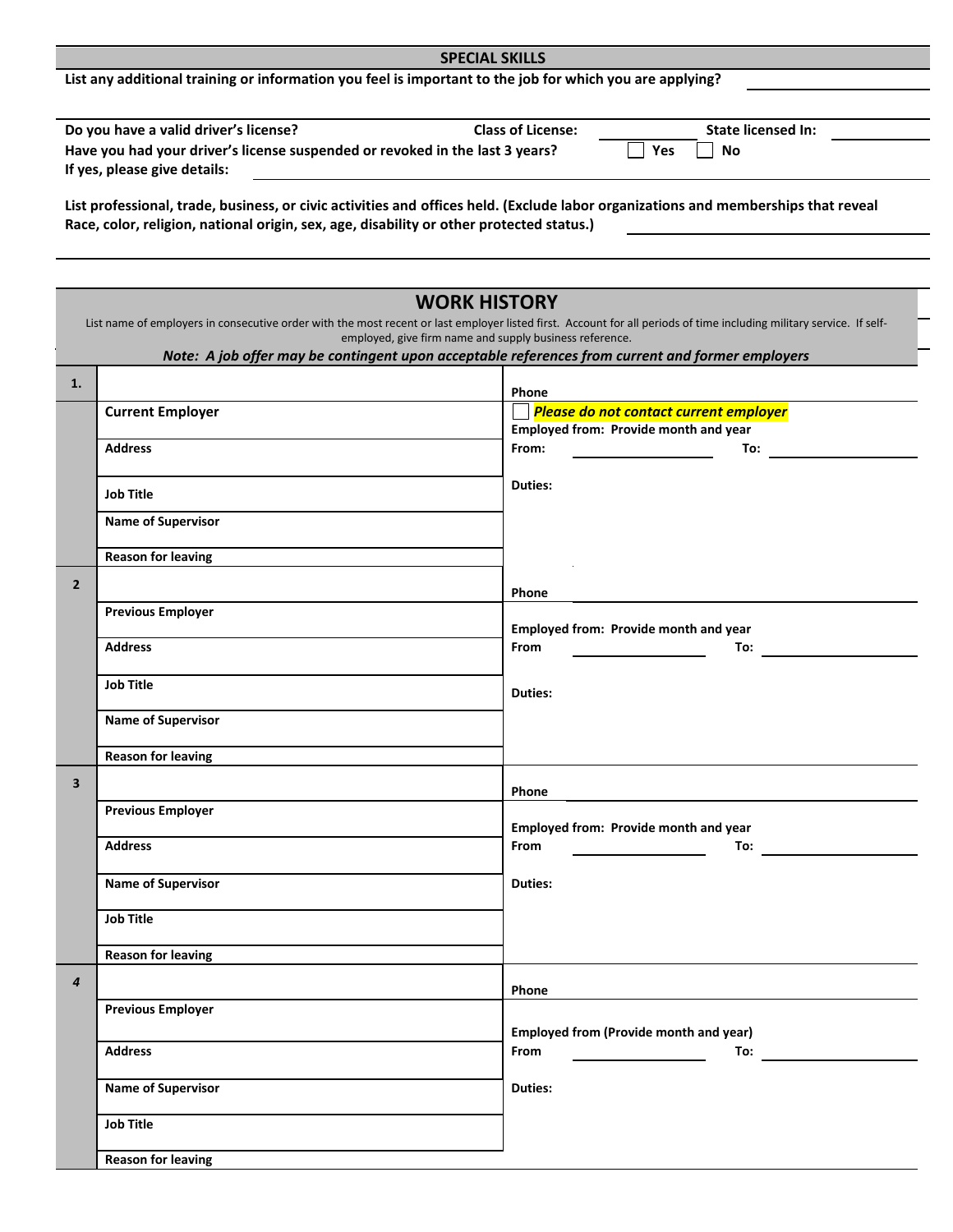| 5                                                                                                      | <b>Previous Employer</b><br><b>Address</b><br><b>Name of Supervisor</b> | Phone<br><b>Employed from (Provide month and year)</b><br>From<br>To: |  |  |
|--------------------------------------------------------------------------------------------------------|-------------------------------------------------------------------------|-----------------------------------------------------------------------|--|--|
|                                                                                                        | <b>Job Title</b>                                                        | <b>Start</b><br>Last:<br>Duties:                                      |  |  |
|                                                                                                        | <b>Reason for leaving</b>                                               |                                                                       |  |  |
| <b>Additional Information and References</b>                                                           |                                                                         |                                                                       |  |  |
| Have you worked or attended school under any other name?<br>Yes<br>No<br>If yes, please provide names? |                                                                         |                                                                       |  |  |
| Have you ever been fired from a job or asked to resign?<br>No<br>Yes<br>If yes please explain:         |                                                                         |                                                                       |  |  |
|                                                                                                        |                                                                         |                                                                       |  |  |
|                                                                                                        |                                                                         |                                                                       |  |  |
|                                                                                                        |                                                                         |                                                                       |  |  |

| <b>References</b><br>Please provide a minimum of three references, not relatives or former employers |                |          |  |
|------------------------------------------------------------------------------------------------------|----------------|----------|--|
| Name                                                                                                 | <b>Address</b> | Phone #: |  |
|                                                                                                      |                |          |  |
|                                                                                                      |                |          |  |
|                                                                                                      |                |          |  |
|                                                                                                      |                |          |  |

# **An Equal Opportunity Employer**

We do not discriminate on the basis of race, color, religion, national origin, sex, age, disability, or any other status protected by law or regulation. It is our intention that all qualified applicants are given equal opportunity and that selection decisions be based on jobrelated factors.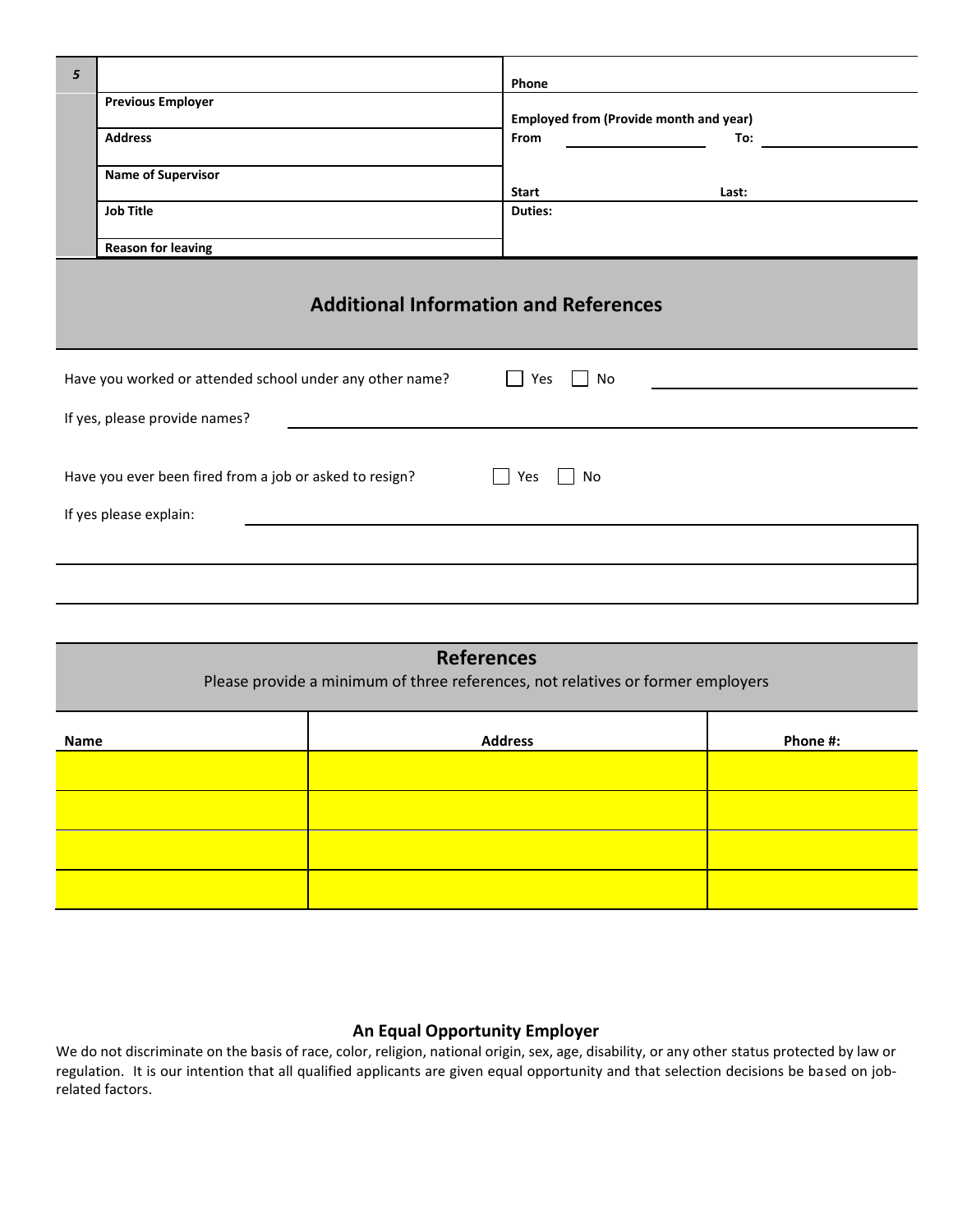# **AFFIDAVIT, CONSENT AND RELEASE**

Print Name Today's Date Today's Date Today's Date Today's Date Today's Date Today's Date

*Please read each statement carefully before signing. You must sign both signature lines*

I understand that information I provide regarding current and/or previous employers may be used, and those employer(s) will be contacted, for the purpose of investigating my safety performance history as required by 49 CFR 391.23(d) and (e). *I understand that I have the right to:*

Review information provided by previous employers;

Have errors in the information corrected by previous employers and for those previous employers to resend the corrected information to the prospective employer;

Have a rebuttal statement attached to the alleged erroneous information, if the previous employer(s) and I cannot agree on the accuracy of the information.

**Signature** 

I certify that all information provided in this employment application is true and complete. I understand that any false information or omission may disqualify me from further consideration for employment and may result in my dismissal if discovered at a later date.

I authorize the investigation of any or all statements contained in this application. I also authorize, whether listed or not, any person, school, current employer, past employers, and organizations to provide relevant information and opinions that may be useful in making a hiring decision. I release such persons and organizations from any legal liability in making such statements.

I understand I will be required to successfully pass a drug screening examination. I hereby consent to a pre- and/or postemployment drug screen as a condition of employment.

I understand that if I am extended an offer of employment it may be conditioned upon my successfully passing a complete pre-employment physical examination. I consent to the release of any or all medical information as may be deemed necessary to judge my capability to do the work for which I am applying.

**I UNDERSTAND THAT THIS APPLICATION, VERBAL STATEMENTS BY MANAGEMENT, OR SUBSEQUENT EMPLOYMENT DOES NOT CREATE AN EXPRESS OR IMPLIED CONTRACT OF EMPLOYMENT NOR GUARANTEED EMPLOYMENT FOR ANY DEFINITE PERIOD OF TIME. ONLY THE PRESIDENT OF THE ORGANIZATION HAS THE AUTHORITY TO ENTER INTO AN AGREEMENT OF EMPLOYMENT FOR ANY SPECIFIED PERIOD AND SUCH AGREEMENT MUST BE IN WRITING, SIGNED BY THE PRESIDENT AND THE EMPLOYEE. IF EMPLOYED, I UNDERSTAND THAT I HAVE BEEN HIRED AT THE WILL OF THE EMPLOYER AND MY EMPLOYMENT MAY BE TERMINATED AT ANY TIME, WITH OR WITHOUT REASON AND WITH OR WITHOUT NOTICE.**

I have read, understand, and by my signature consent to these statements.

**Signature** 

*NOTE: A motor carrier may require an applicant to provide information in addition to the information required by the Federal Motor Carrier Safety Regulations.*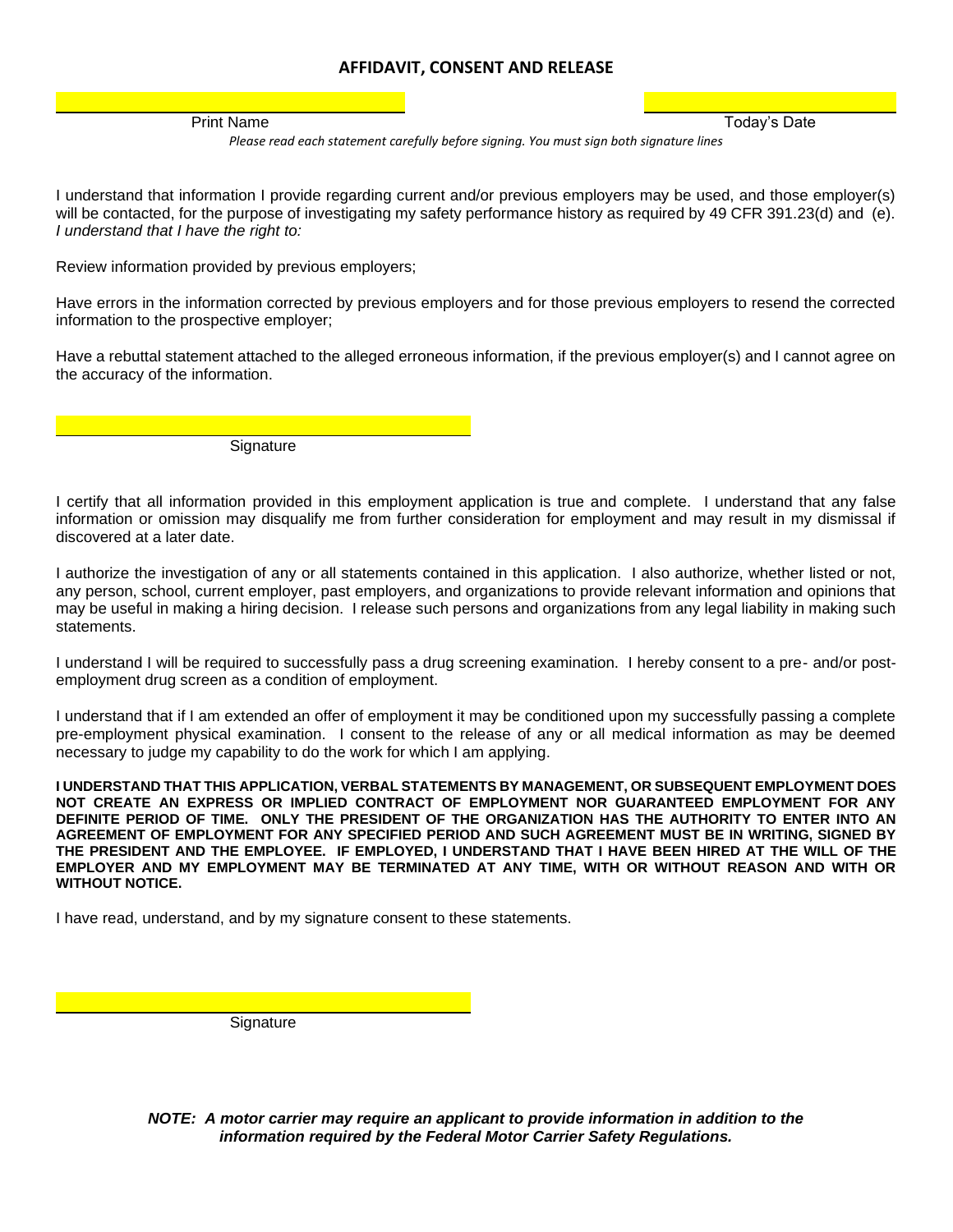# **Skills Sheet**

| <b>Driving Skills</b>         |  |  |  |
|-------------------------------|--|--|--|
| D.O.T. Rules & Regs.          |  |  |  |
| Read maps / Directions        |  |  |  |
| Class A CDL                   |  |  |  |
| Class B CDL                   |  |  |  |
| Driving Safety                |  |  |  |
| <b>Articulated Haul Truck</b> |  |  |  |
| <b>Hauling Safety</b>         |  |  |  |
| <b>HazMat Certification</b>   |  |  |  |
| HazWapper                     |  |  |  |
| Know about dumping loads      |  |  |  |
| Lowboy Driver                 |  |  |  |
| Oversize loads                |  |  |  |
| Pick Up                       |  |  |  |
| Semi                          |  |  |  |
| Tandem                        |  |  |  |
| Tanker                        |  |  |  |
|                               |  |  |  |
|                               |  |  |  |
|                               |  |  |  |

| <b>Operator Skills</b>          | Quarry                           | Management - Personnel       |
|---------------------------------|----------------------------------|------------------------------|
| Operate around Electrical Lines | Cones                            | Math - Advanced              |
| <b>Backhoes</b>                 | Crusher Repair                   | Math - Basic                 |
| Blade                           | <b>MSHA Training</b>             | Math - Intermediate          |
| <b>Bobcat</b>                   | <b>Operate Crusher/Conveyors</b> | <b>Multiline Phones</b>      |
| Caterpillar Equipment           | <b>OSHA Training</b>             | Multi-task                   |
| Crane                           | Pinch Points around Crusher      | <b>Office Machines</b>       |
| <b>Dozers</b>                   | <b>Riprap Sorting</b>            | Organizational Skills        |
| Excavators                      | Safety around Crusher            | <b>Plans and Blue Prints</b> |
| Forklift                        | <b>Stockpile Material</b>        | Problem Solving              |
| <b>GIS Software Operator</b>    |                                  | <b>Public Relations</b>      |
| Grader                          | <b>Other</b>                     | <b>Purchasing Retail</b>     |
| John Deere Equipment            | Firefighter                      | <b>Record Keeping</b>        |
| Komatsu Equipment               | Sawyer                           | Microsoft - Access           |
| Loader Safety                   | <b>Trimble GPS</b>               | Microsoft - Excel            |
| Loaders                         | Safe - H2S Safety Training       | Microsoft - Outlook          |
| <b>Loading Trucks</b>           | <b>Survey Equipment</b>          | Microsoft - Powerpoint       |
| Man Lift                        | Other:                           | Microsoft - Publisher        |
| Operator                        | Other:                           | Software - Word              |
| Roller                          | Other:                           | Software - Accounting        |
| <b>Scissor Lift</b>             | Other:                           | Software - Adobe             |
| <b>Scrapers</b>                 |                                  | Software - Trimble           |
| <b>Skidsteers</b>               |                                  | Software - Vista             |
| Tamper                          |                                  | Other:                       |
| Trackhoe                        |                                  | Other:                       |
| Trencher                        |                                  | Other:                       |
| <b>Water Truck</b>              |                                  | Other:                       |
| Other:                          |                                  |                              |
| Other:                          |                                  |                              |

# **Please check ALL that apply**

| <b>Driving Skills</b>         | <b>Mechanics Skills</b>          | <b>Office</b>                      |
|-------------------------------|----------------------------------|------------------------------------|
| D.O.T. Rules & Regs.          | Air & A/C Systems                | 10 Key Calculator                  |
| Read maps / Directions        | Air Brakes                       | Payroll                            |
| Class A CDL                   | <b>ASE Certified</b>             | <b>Accounts Payable</b>            |
| Class B CDL                   | <b>Basis Mechanic Skills</b>     | <b>Accounts Receivable</b>         |
| Driving Safety                | Cat Electronic Technician        | Bookkeeping                        |
| <b>Articulated Haul Truck</b> | <b>Drive Train</b>               | Cash Handling                      |
| <b>Hauling Safety</b>         | <b>Electrical Systems</b>        | <b>Certified Public Accountant</b> |
| HazMat Certification          | Engine Rebuild / Inframe Rebuild | <b>Communication Verbal</b>        |
| <b>HazWapper</b>              | Fueling and Oil                  | <b>Communication Written</b>       |
| Know about dumping loads      | <b>Hydraulics</b>                | Computers                          |
| Lowboy Driver                 | Pneumatic                        | <b>Typing</b>                      |
| Oversize loads                | Power Tools                      | Data Entry                         |
| Pick Up                       | Service Management               | <b>Customer Service</b>            |
| Semi                          | <b>Small Tools</b>               | <b>Detail Oriented</b>             |
| Tandem                        | Tooling                          | <b>Filing</b>                      |
| Tanker                        | Vehicle Maintenance              | <b>Grammar Proficiency</b>         |
|                               | Weld Aluminum                    | <b>Customer Service</b>            |
|                               | Welding                          | <b>Human Resources</b>             |
|                               | Transmission - Repair/ Rebuild   | <b>Inventory Control</b>           |
|                               |                                  |                                    |

| Quarry                      |  |
|-----------------------------|--|
| Cones                       |  |
| Crusher Repair              |  |
| <b>MSHA Training</b>        |  |
| Operate Crusher/Conveyors   |  |
| <b>OSHA Training</b>        |  |
| Pinch Points around Crusher |  |
| <b>Riprap Sorting</b>       |  |
| Safety around Crusher       |  |
| Stockpile Material          |  |

| Grader                | <b>Other</b>               | <b>Purchasing Retail</b> |
|-----------------------|----------------------------|--------------------------|
| John Deere Equipment  | Firefighter                | Record Keeping           |
| Komatsu Equipment     | Sawyer                     | Microsoft - Access       |
| Loader Safety         | <b>Trimble GPS</b>         | Microsoft - Excel        |
| Loaders               | Safe - H2S Safety Training | Microsoft - Outlook      |
| <b>Loading Trucks</b> | <b>Survey Equipment</b>    | Microsoft - Powerpoint   |
| Man Lift              | Other:                     | Microsoft - Publisher    |
| Operator              | Other:                     | Software - Word          |
| Roller                | Other:                     | Software - Accounting    |
| Scissor Lift          | Other:                     | Software - Adobe         |
| <b>Scrapers</b>       |                            | Software - Trimble       |
| Skidsteers            |                            | Software - Vista         |
| Tamper                |                            | Other:                   |
| Trackhoe              |                            | Other:                   |
| Trencher              |                            | Other:                   |
| Water Truck           |                            | Other:                   |
| Other:                |                            |                          |
| Other <sup>.</sup>    |                            |                          |

| <b>Office</b>                      |  |
|------------------------------------|--|
| 10 Key Calculator                  |  |
| Payroll                            |  |
| <b>Accounts Payable</b>            |  |
| <b>Accounts Receivable</b>         |  |
| Bookkeeping                        |  |
| <b>Cash Handling</b>               |  |
| <b>Certified Public Accountant</b> |  |
| <b>Communication Verbal</b>        |  |
| <b>Communication Written</b>       |  |
| Computers                          |  |
| <b>Typing</b>                      |  |
| Data Entry                         |  |
| <b>Customer Service</b>            |  |
| Detail Oriented                    |  |
| Filing                             |  |
| <b>Grammar Proficiency</b>         |  |
| <b>Customer Service</b>            |  |
| <b>Human Resources</b>             |  |
| <b>Inventory Control</b>           |  |
|                                    |  |
| Management - Business              |  |
| Management - Personnel             |  |
| Math - Advanced                    |  |
| Math $-$ Basic                     |  |
| Math - Intermediate                |  |
| <b>Multiline Phones</b>            |  |
| Multi-task                         |  |
| <b>Office Machines</b>             |  |
| Organizational Skills              |  |
| Plans and Blue Prints              |  |
| <b>Problem Solving</b>             |  |
| <b>Public Relations</b>            |  |
| <b>Purchasing Retail</b>           |  |
| <b>Record Keeping</b>              |  |
| Microsoft - Access                 |  |
| Microsoft - Excel                  |  |
| Microsoft - Outlook                |  |
| Microsoft - Powerpoint             |  |
| Microsoft - Publisher              |  |
| Software - Word                    |  |
| Software - Accounting              |  |
| Software - Adobe                   |  |
| Software - Trimble                 |  |
| Software - Vista                   |  |
| Other:                             |  |
| Other:                             |  |
| Other:                             |  |
|                                    |  |
| Other:                             |  |
|                                    |  |
|                                    |  |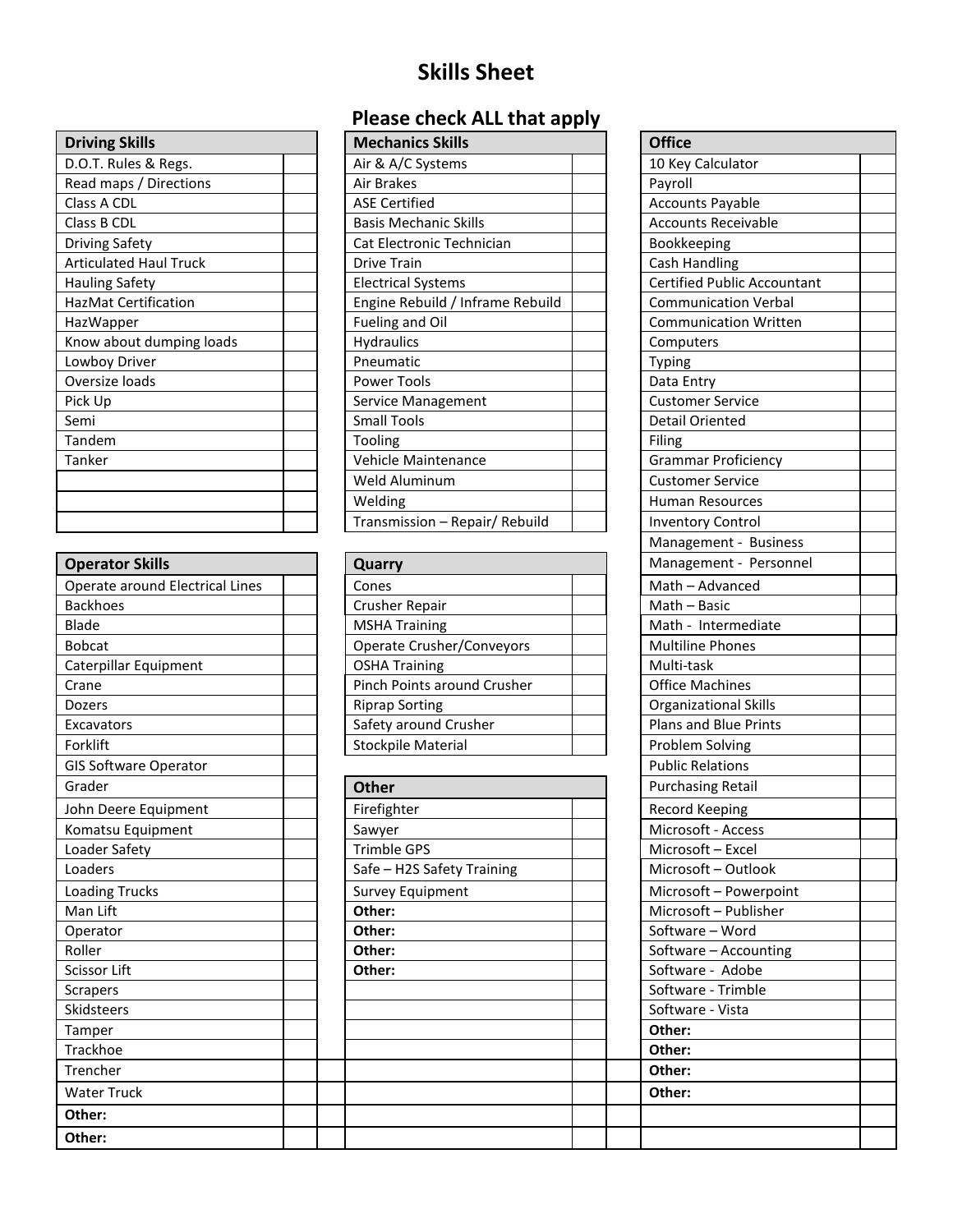## **APPLICANT AFFIRMATIVE ACTION INFORMATION**

#### **Section 1: General Applicant Information – REQUIRED INFORMATION**

| Print Name:                                                                                                                                                                                                                                                            |                                      |       |        | Date |  |
|------------------------------------------------------------------------------------------------------------------------------------------------------------------------------------------------------------------------------------------------------------------------|--------------------------------------|-------|--------|------|--|
|                                                                                                                                                                                                                                                                        | Last                                 | First | Middle |      |  |
|                                                                                                                                                                                                                                                                        | Position Applied for (list only one) |       |        |      |  |
| <b>Section 2: Referral Source:</b>                                                                                                                                                                                                                                     |                                      |       |        |      |  |
| How Did you hear about this job:<br>$\mathcal{L}$ is a set of the state of the contract of the contract of the state of the state of the state of the state of the state of the state of the state of the state of the state of the state of the state of the state of |                                      |       |        |      |  |

#### **Section 2: Affirmative Action Information – VOLUNTARY INFORMATION**

Tezak Heavy Equipment is an Equal Opportunity Employer government contractor. We consider applicants for all positions without regard to race, color, religion, sex, national origin, age, disability, veteran status or any other legally protected class. To comply with government regulations for equal employment opportunity and affirmative action (EEO/AA), we must track our applicants by gender and race/ethnicity and the position they applied for and then supply this information to the government. Applicants are invited to participate. In extending this invitation you are advised that: 1) You are under no obligation to respond, but may do so in the future if you so choose; 2) Responses are kept separate from your application and will remain confidential within the Human Resources Department; and 3) Responses will be used only for the necessary reporting. When reported, data will not identify any specific individuals.

In an effort to help us comply with legal record keeping requirements regarding Affirmative Action, we ask that you complete the information requested below. Please be advised that your completion of this form is NOT part of your official application for employment. It is considered confidential information that **WILL NOT** be used in any hiring decision. Refusal to provide this information will have no bearing on your application and will not subject you to any adverse treatment. If you choose to participate by completing this form, we thank you for your cooperation.

#### **Section 3: Applicant Affirmative Action Data – Please Complete Below or check this box: I do not wish to disclose**

Gender: Male Female

#### **Race / National Origin** (You may mark one or more of the following)

| <b>Race/Ethnic Category</b>                | <b>Definition or Category</b>                                                           |  |
|--------------------------------------------|-----------------------------------------------------------------------------------------|--|
| <b>Hispanic or Latino</b>                  | A person of Cuban, Mexican, Puerto Rican, South or Central America or other             |  |
|                                            | Spanish Culture or origin regardless of race.                                           |  |
|                                            | If you answered "Yes" you have completed this form. Please sign and date at the bottom. |  |
|                                            | If you answered "no" please select a race from the options below.                       |  |
| <b>Not Hispanic or Latino</b>              |                                                                                         |  |
| White                                      | A person having origins in any of the original peoples of Europe, the Middle            |  |
|                                            | East, or North Africa.                                                                  |  |
|                                            | A person having origins in any of the original peoples of North and South               |  |
| American Indian or Native Alaskan          | American (including central America), and who maintains tribal affiliation or           |  |
|                                            | community attachment.                                                                   |  |
| <b>Black or African American</b>           | A person having origins in any of the black racial groups of Africa                     |  |
|                                            |                                                                                         |  |
|                                            | A person having origins in any of the original peoples of the Far East, Southeast       |  |
| Asian                                      | Asia, or the Indian subcontinent including, for example, Cambodia, China,               |  |
|                                            | India, Japan, Korea, Malaysia, Pakistan, the Philippine Islands, Thailand, and          |  |
|                                            | Vietnam.                                                                                |  |
| <b>Native Hawaiian or Pacific Islander</b> | A person having origins in any of the original peoples of Hawaii, Guam, Samoa,          |  |
|                                            | or other Pacific Island.                                                                |  |
| Two or more races (not Hispanic or Latino) |                                                                                         |  |
|                                            | All person who identify with more than one of the above 5 races                         |  |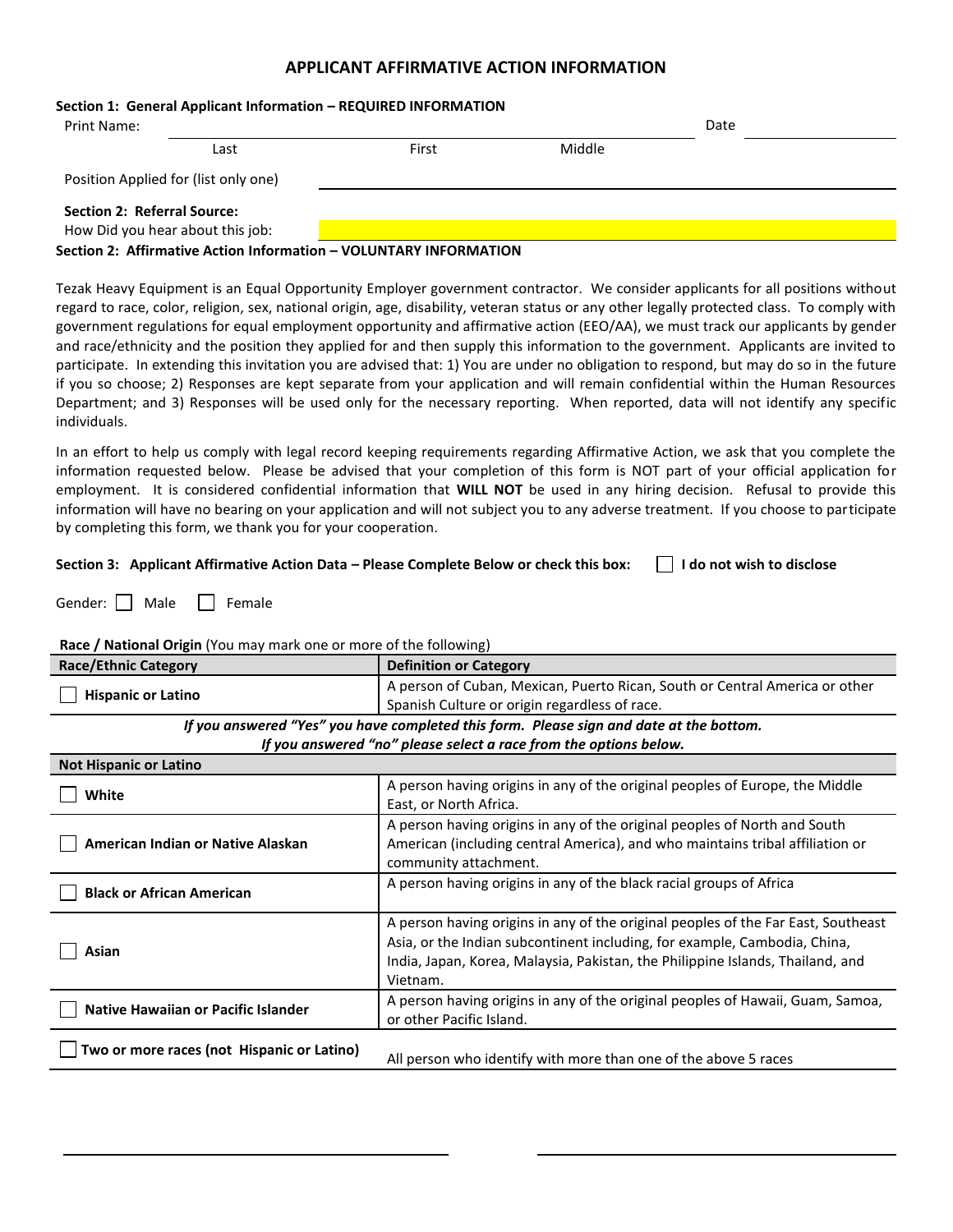# **Voluntary Self-Identification of Disability Form CC-305 OMB Control Number 1250-0005 Expires 1/31/2017 Page 7 of 8**

### **Why are you being asked to complete this form?**

Because we do business with the government, we must reach out to, hire, and provide equal opportunity to qualified people with disabilities. To help us measure how well we are doing, we are asking you to tell us if you have a disability or if you ever had a disability. Completing this form is voluntary, but we hope that you will choose to fill it out. If you are applying for a job, any answer you give will be kept private and will not be used against you in any way.

If you already work for us, your answer will not be used against you in any way. Because a person may become disabled at any time, we are required to ask all of our employees to update their information every five years. You may voluntarily self-identify as having a disability on this form without fear of any punishment because you did not identify as having a disability earlier.

## **How do I know if I have a disability?**

You are considered to have a disability if you have a physical or mental impairment or medical condition that substantially limits a major life activity, or if you have a history or record of such an impairment or medical condition.

Disabilities include, but are not limited to:

- -
- 
- 
- 
- 
- 
- 
- 
- 
- Blindness Autism Bipolar disorder Post-traumatic stress disorder (PTSD)
- Deafness Cerebral palsy Major depression Obsessive compulsive disorder
- Cancer HIV/AIDS Multiple Sclerosis (MS) Impairments requiring the use of a wheelchair
- Diabetes Schizophrenia Muscular Dystrophy Missing Limbs or partially missing limbs
- Epilepsy Intellectual (previously called mental retardation)

Please check one of the boxes below:

YES, I HAVE A DISABILITY (or previously had a disability) NO, I DON'T HAVE A DISABILITY

| IΝU, |
|------|
| l DC |

DN'T WISH TO ANSWER